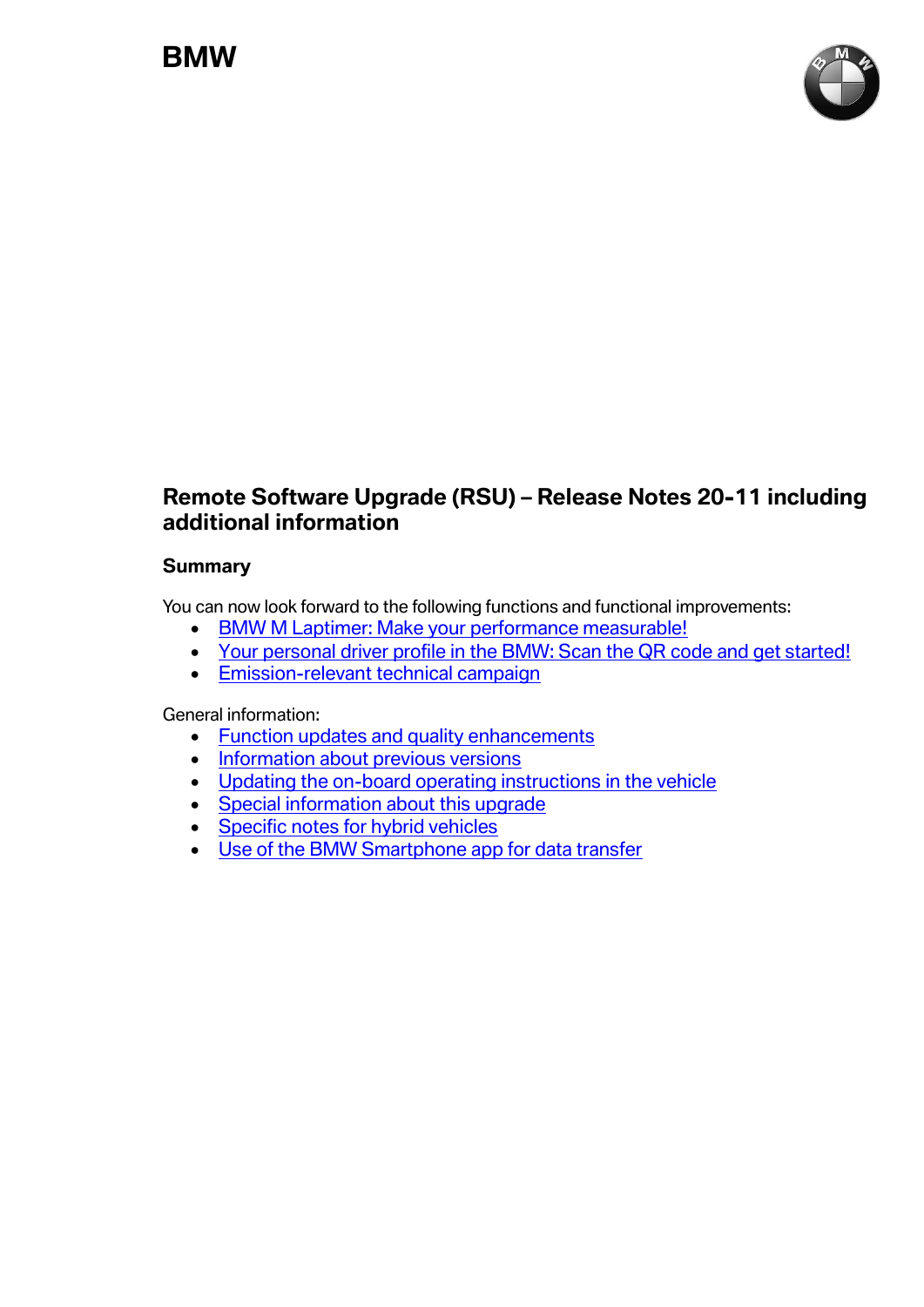

## <span id="page-1-0"></span>**BMW M Laptimer: Make your performance measurable!**

Redefine driving pleasure on the race track. The BMW M Laptimer helps you to improve your driving style and performance on the race track and, while driving around the track, you can record lap times, the current driving time or the distance traveled at any time. After driving, you can analyze your performance in comfort because the BMW M Laptimer collects sensor data directly from your vehicle and analyzes this data to provide you with useful information.

<span id="page-1-1"></span>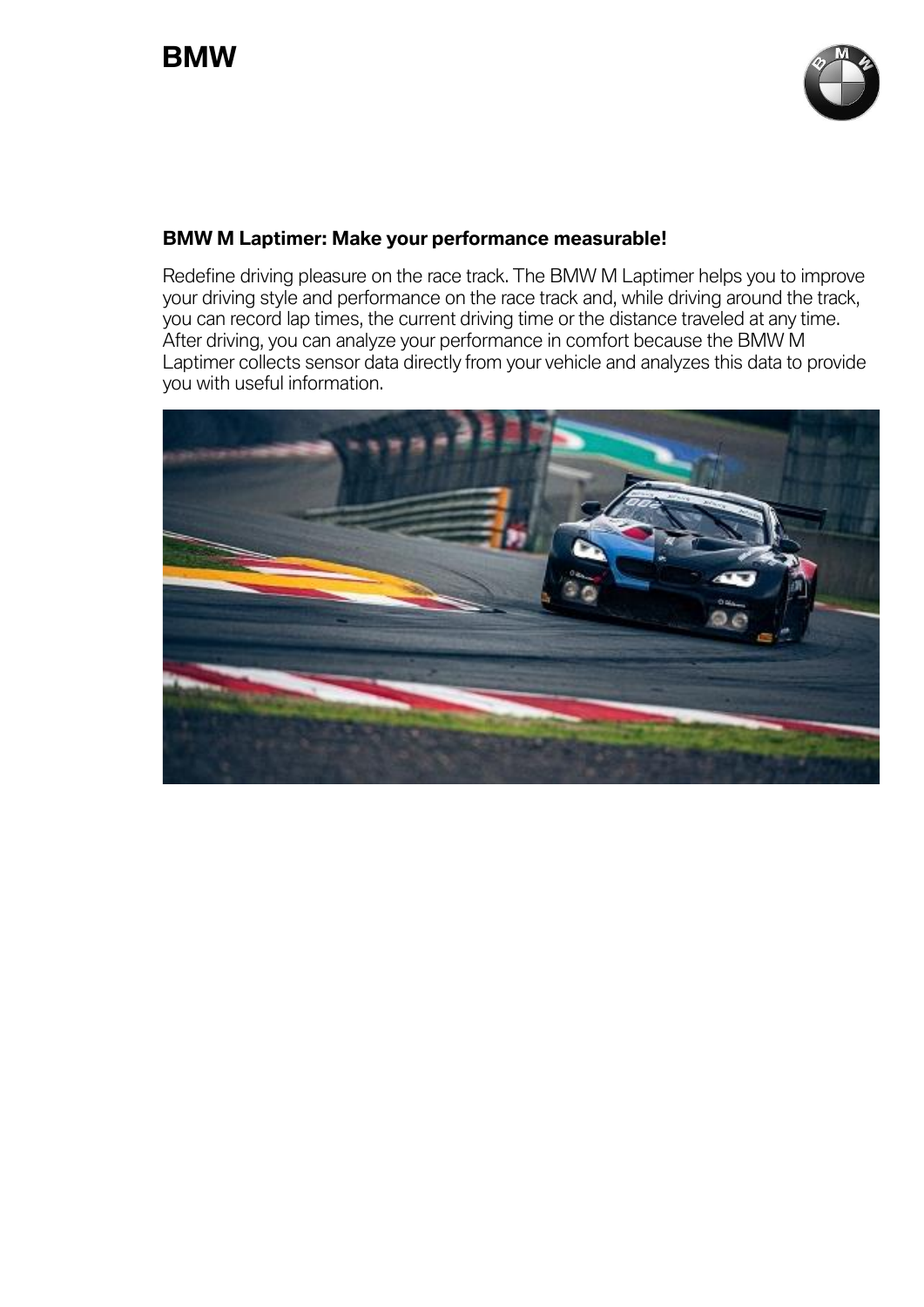

**Your personal driver profile in the BMW: Scan the QR code and get started!** Have you already installed the new My BMW app? Then it's easy to create your own personal driver profile:

Go to "Add Driver Profiles," select the "Log in via My BMW app" option and scan the QR code displayed with the My BMW app. Regardless of whether in your own BMW or a rental car: Your air-conditioning and navigation settings, such as home address, recent destinations, favorites and more are quickly and securely transferred to the vehicle.

Create a profile for each vehicle user and benefit from: Your personal settings such as seat position, door mirrors, preferred driver assistance settings and many more are automatically saved in your personal profile. If you link your profile to your vehicle key, you will even be personally welcomed and will see your personal settings as soon as you open the vehicle.

<span id="page-2-0"></span>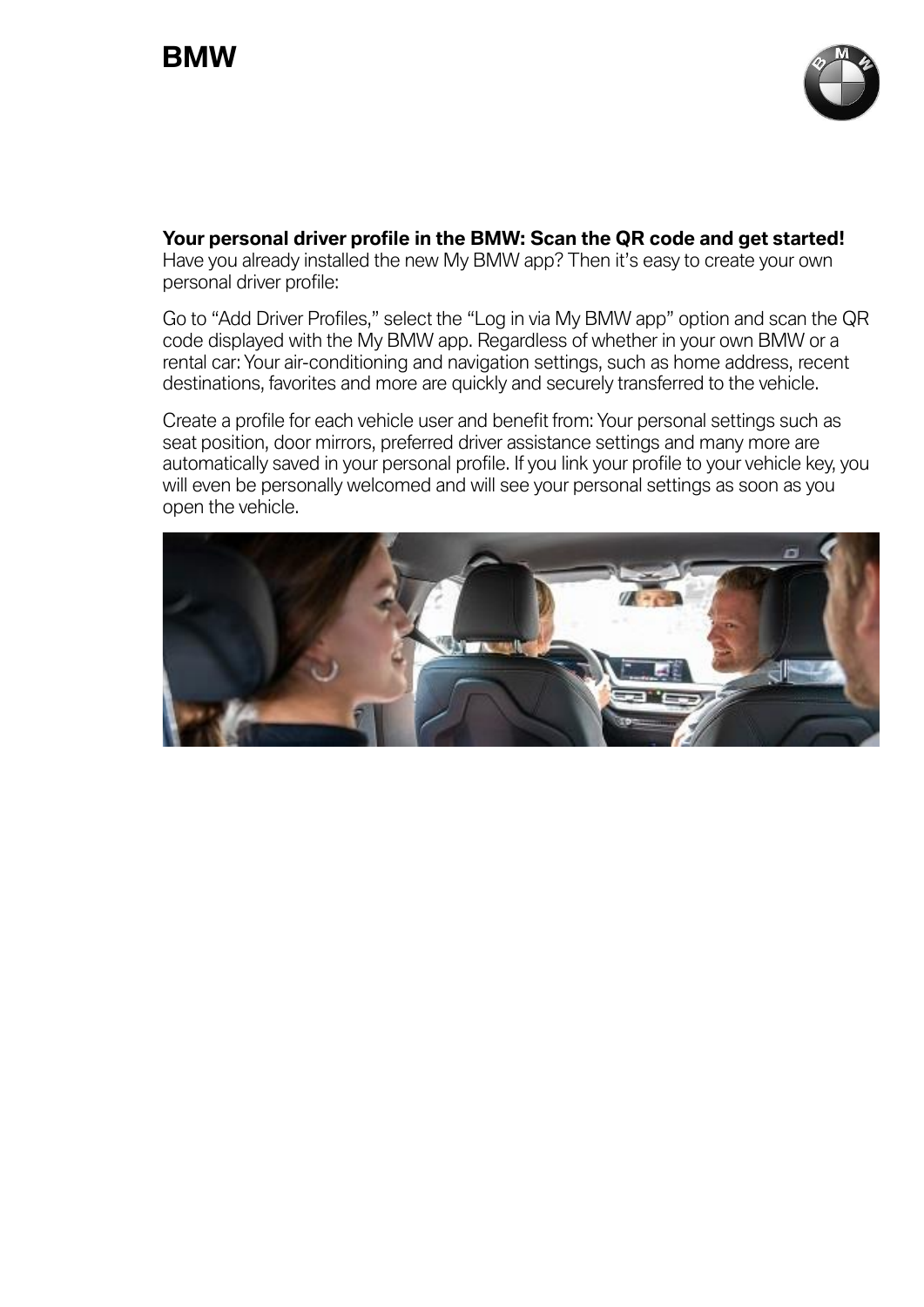

#### **Emission-relevant technical campaign**

Vehicles affected by the technical campaign, with the special defect code 0012470500, will be fixed with this RSU (Remote Software Upgrade). All owners of affected vehicles are being proactively notified.

## <span id="page-3-0"></span>**Function updates and quality enhancements**

This remote software upgrade updates existing functions to meet the latest state-of-theart technological standards, and includes quality enhancements.



#### <span id="page-3-1"></span>**Information about previous versions**

You can find information about all the previous versions of the remote software upgrade in the ConnectedDrive customer portal and on your country's BMW website.

#### <span id="page-3-2"></span>**Updating the on-board operating instructions in the vehicle**

Thanks to this Remote Software Upgrade the Integrated Operating Instructions in the vehicle will feature the most up-to-date version.

# <span id="page-3-3"></span>**Special information about this upgrade**

- IMPORTANT INFORMATION: Please remove all OBD diagnostic devices (trip books, GPS trackers) you use when starting and during the upgrade.
- Automatic reloading the ConnectedDrive apps after the upgrade can take a certain length of time.
- Only leave and lock your car once the countdown for the upgrade has expired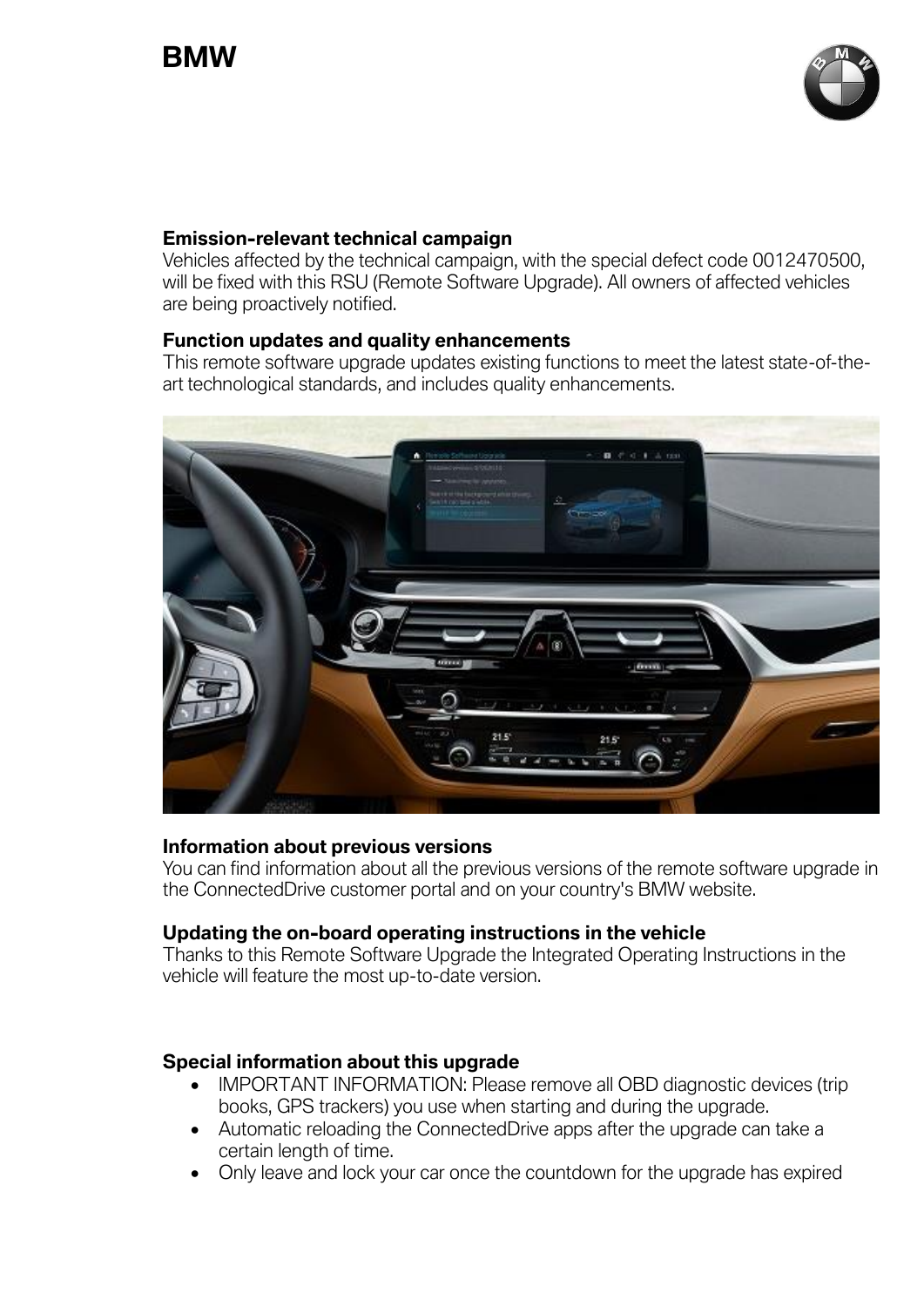# **BMW**



- Some settings may be reset to default after the upgrade (for example, Connected Music or notification settings), and need to be re-activated.
- Restarting some vehicle systems may cause control messages to appear on the display during or after an upgrade. Please pay attention to these control messages and observe whether they are still shown after the restart (e.g. parking brake, drivetrain malfunction)
- IMPORTANT INFORMATION for iOS users: when transferring the upgrade using your smartphone, please connect via the Bluetooth & WiFi connection in the vehicle in the "Mobile devices" menu. If the Bluetooth and/or WiFi icon appears greyed out, please first activate Apps & Bluetooth Audio in the settings in the submenu of "Mobile devices".
- IMPORTANT NOTE for M vehicles: The installation prompt for the Remote Software Upgrade can only be displayed approx. 30-60 minutes after engine switch-off because the engine needs to cool down. The prompt is displayed before engine start. The next time you enter your vehicle, please do the installation before starting the engine and wait until the installation prompt is displayed.
- IMPORTANT NOTE for users of BMW Drive Recorder: The initial settings will be reset and recorded videos deleted after the upgrade.

#### <span id="page-4-0"></span>**Specific notes for hybrid vehicles**

- If you perform the Remote Software Upgrade during charging, the charging process will be interrupted and not automatically continued.
- Charging and climate control settings can be reset after the Remote Software Upgrade (e.g. charging settings to 6A instead of 16A). Once you have completed the upgrade, re-set your preferences in the relevant menus under Settings.
- By upgrading, the electrically driven kilometers displayed may be set to zero. Your vehicle will not however lose the electrically driven kilometers because they are stored elsewhere in the vehicle. In this case, please contact a BMW authorised workshop if you would like to be able to document the status of electrically driven kilometers.